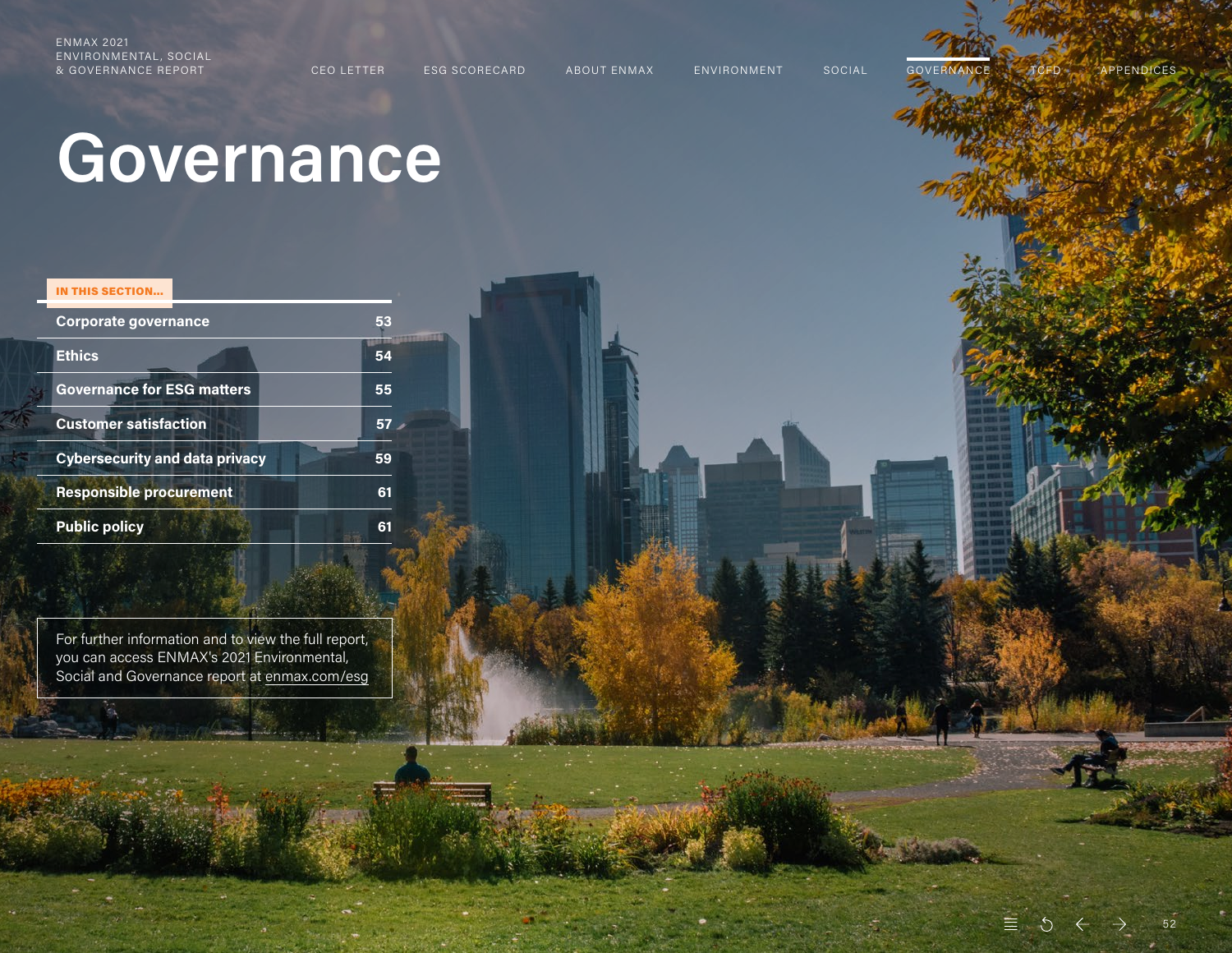# <span id="page-1-0"></span>**Corporate governance INFORMATION**

#### WHY IT MATTERS TO ENMAX

We believe sound corporate governance contributes to shareholder and public value, trust and confidence in our organization.

#### OUR APPROACH

Although ENMAX is not required to publicly file an annual information circular, we have released an annual disclosure document regarding our governance and executive compensation practices for over 10 years. Our [Annual Report on Governance and Compensation](https://www.enmax.com/AboutUsSite/Documents/ENMAX-Annual-Governance-and-Compensation-report-2021.pdf) is informed by the requirements applicable to Canadian public companies.

### **Shareholder relationship**

ENMAX is a private corporation, incorporated under the Alberta *Business Corporations Act*, and our sole shareholder is The City of Calgary. Calgary's City Council acts in the capacity of the Shareholder on behalf of Calgarians. Ongoing communication and engagement with The City of Calgary is an integral part of our philosophy of good governance. Our Board of Directors and executive team meet with Calgary's City Council quarterly, including convening a public shareholder meeting annually and a meeting with City Council to review ENMAX's business plans each fall. We also meet annually with The City of Calgary's Audit Committee to review our financial, risk management and governance practices in detail.

## **Board independence**

We recognize that having a majority of independent, highly qualified Directors from diverse backgrounds is essential to effective decision making. For the year ended December 31, 2021, 10 out of 11 of our directors were considered "independent" for the purposes of applicable Canadian securities law policies.

## **Board diversity**

A diverse Board enhances ENMAX's decision-making abilities. Our [Board Diversity Policy](https://www.enmax.com/AboutUsSite/Documents/Board-Diversity-Policy.pdf
) states that when selecting director candidates, consideration will be given to the following diversity criteria: gender, age, residency, race, culture, ethnicity, people with disabilities (including invisible and episodic disabilities), members of the LGBTQ+ community, and other factors that may enhance ENMAX's ability to deliver value to our Shareholder. The Board Diversity Policy also includes the following aspirational diversity targets: 1) an aspirational goal whereby at least 30 per cent of our directors are women; and 2) an aspirational goal whereby at least one member of the Board is from an underrepresented group, relative to the communities served by ENMAX. As of December 31, 2021, 36 per cent of the members of the Board of Directors are women and nine per cent of the members of the Board of Directors self-identify as a member of an underrepresented group.

# OUR PERFORMANCE

# ETHICS Code of Conduct for directors, officers and employees Yes BOARD COMPOSITION AND INDEPENDENCE Size of Board 11 Number of independent directors 10 Separate Chair and CEO Yes Independent Chair Yes Comprehensive Board assessment process Yes Directors that are financially literate example 31% Board meetings held in 2021\* 27 Average meeting attendance 100% BOARD RENEWAL AND DIVERSITY Annual election of directors **Yes** Average age of directors 64 Mandatory retirement age No Average director tenure 6 years 5 years Women Board members 36% Board members that identified as members of underrepresented groups 9% Board Diversity Policy **Yes**

All chart information as of December 31, 2021.

\* Total number of regularly scheduled Board meetings during 2021, which includes Committee meetings, Shareholder meetings and Director education sessions.

# **Board evaluation and assessment**

The Board undertakes an annual evaluation process to assess its performance and overall effectiveness, as well as that of the Board Chair, its committees and individual directors. The Governance Committee uses the results to identify actions for improvement and to determine education opportunities, as well as to ensure director expertise is fully leveraged.

> $\epsilon \equiv 0$  $\leftarrow$  $\rightarrow$ 53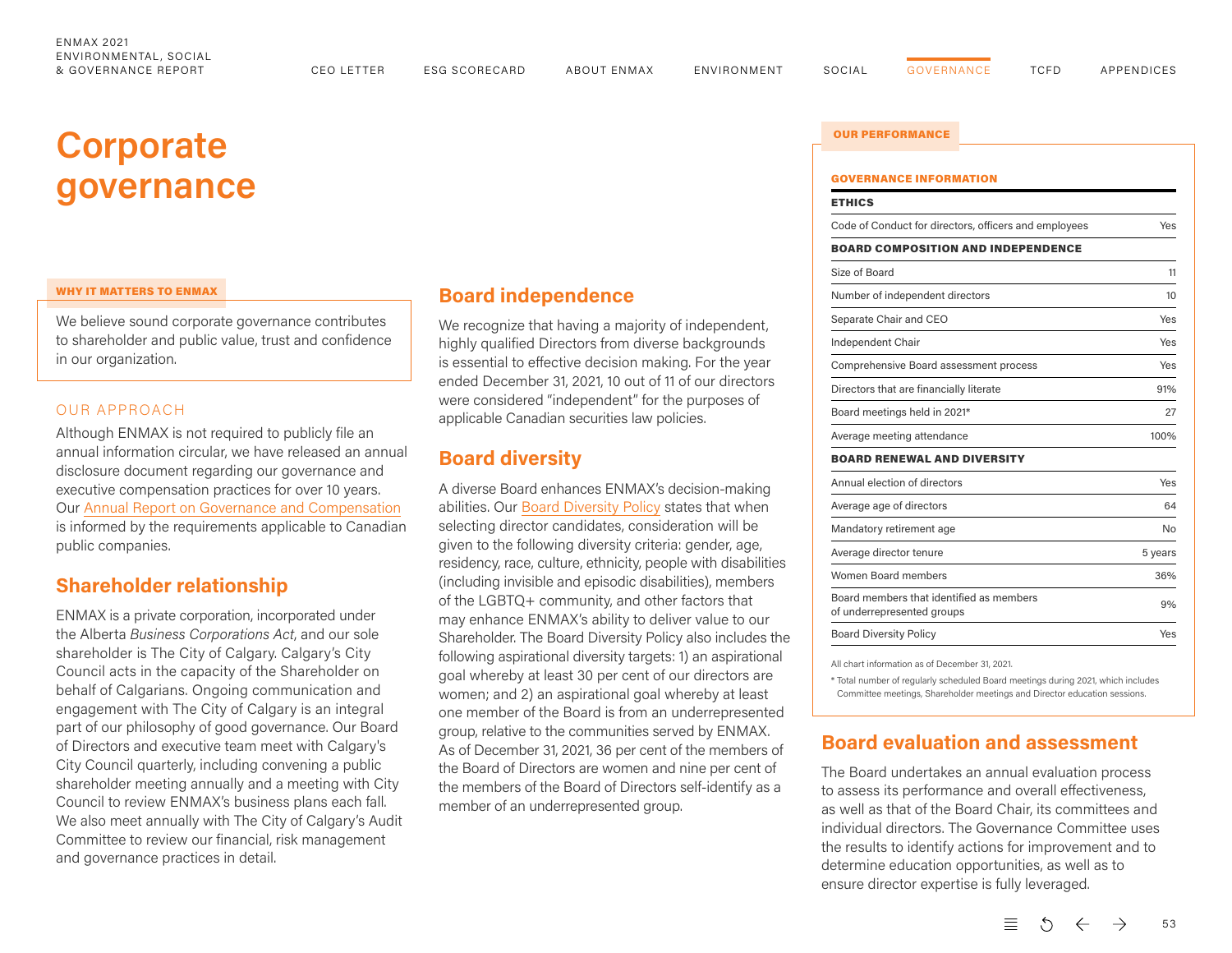**[GOVERNANCE](#page-0-0)** 

# <span id="page-2-0"></span>**Ethics**

#### WHY IT MATTERS TO ENMAX

We are guided by strong principles of accountability, transparency and ethics in our decision making and behaviour. It is expected that all directors, officers and employees of ENMAX act with honesty, integrity and impartiality. This allows us to earn and maintain the trust of our Shareholder, employees, stakeholders, customers and the communities in which we operate.

#### OUR APPROACH

## **Policies**

#### PRINCIPLES OF BUSINESS ETHICS POLICY

This policy establishes the appropriate and expected behaviour for maintaining ENMAX's reputation for honesty and integrity. Our Board reviews and approves the policy at least once every three years and works closely with our executive team to promote a strong governance culture that influences ENMAX at every level. All employees acknowledge their responsibility to perform their duties at ENMAX in accordance with the [Principles of Business Ethics Policy](https://www.enmax.com/AboutUsSite/Documents/Principles-of-Business-Ethics-Policy.pdf) .

#### CODE OF CONDUCT REGULATION

This regulation must be followed by all owners of electricity distribution systems, their affiliated retailers and their regulated rate providers in Alberta. ENMAX Power is a distribution system owner, while ENMAX Energy is both an affiliated retailer and the regulated rate provider for ENMAX Power and others. Our compliance plan outlines how we will abide by the [Code of Conduct Regulation](https://www.enmax.com/AboutUsSite/Documents/ENMAX_Code_of_Conduct_Compliance_Plan_effective_2021-04-01.pdf) .

# **Training**

All employees, including our contractors as assigned, are required to complete annual training on the Principles of Business Ethics Policy, Safe and Respectful Workplace and Code of Conduct. In 2021, 1,653 individuals completed this suite of training.

# **Reporting concerns and conflicts of interest**

ENMAX has a confidential ethics hotline where employees can anonymously express concerns about inappropriate business conduct through a confidential third-party service. Submissions to the ethics hotline are reported to ENMAX's Governance Committee. All reports are investigated with oversight of legal counsel. In accordance with our Principles of Business Ethics Policy, the directors and officers of ENMAX are also required to disclose conflicts of interest and declare outside business interests on an annual basis. This helps ensure directors exercise independent judgment when considering transactions and agreements. The Board ensures our directors do not participate in discussions or vote on matters when they are conflicted.

We are guided by strong principles of accountability, transparency and ethics in our decision making and behaviour.

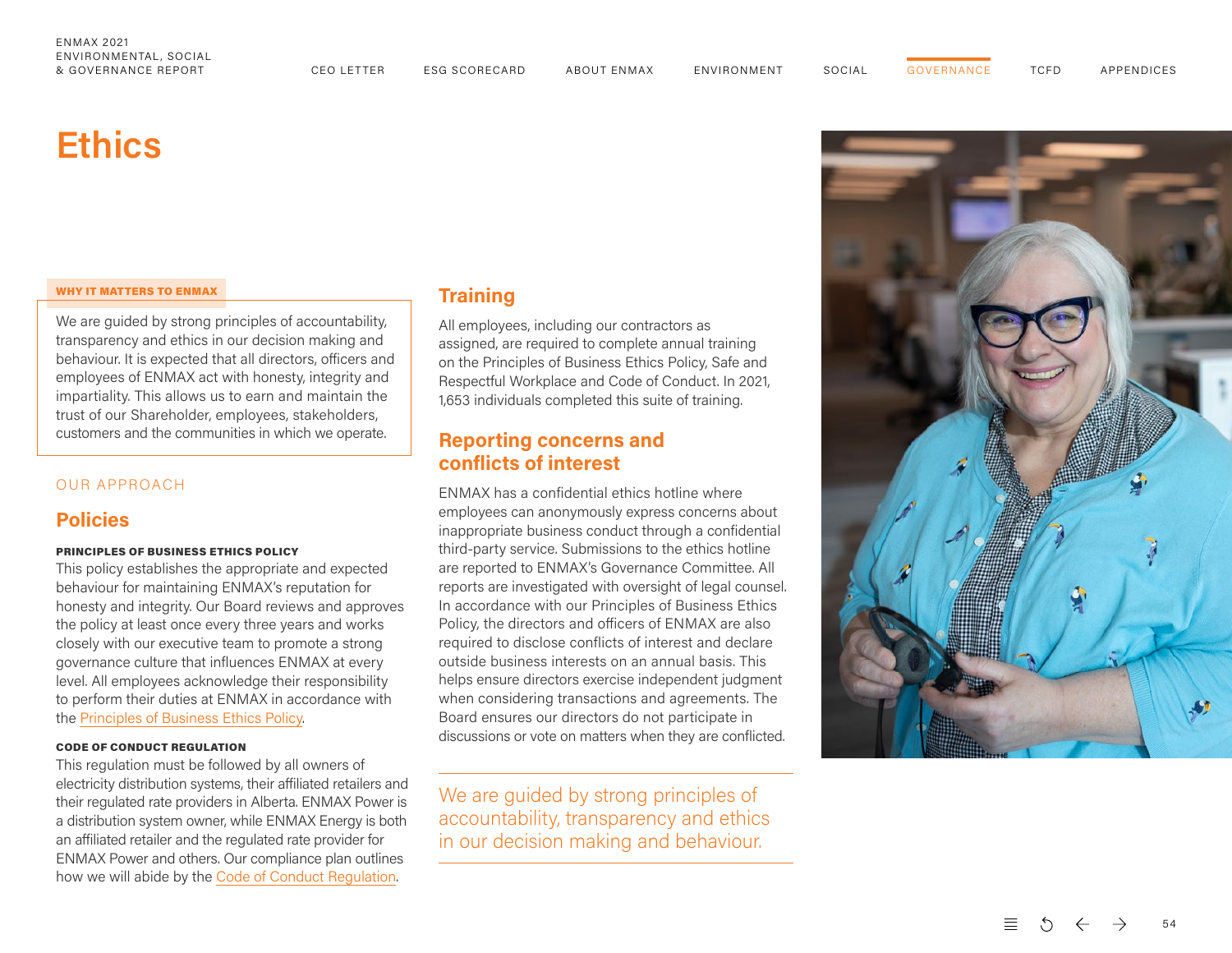# <span id="page-3-0"></span>**Governance for ESG matters**

#### WHY IT MATTERS TO ENMAX

We are dedicated to conducting our business responsibly and overseeing and managing our risks in a diligent manner.

#### OUR APPROACH

ENMAX's Board of Directors and the executive team are committed to setting the "tone from the top" to create a culture of high ethical standards and good corporate governance through our organization and business operations, which includes our ESG practices. Additionally, we have strong management systems that formalize the management of environmental and safety topics.

### **Board oversight of ESG matters**

The Board of Directors has the highest level of oversight for ESG matters. The Board's role is to oversee ENMAX's strategy, the development of its ESG targets, and to ensure alignment between ESG efforts and business strategy. The Board is also responsible for the company's risk profile.

Our Board of Directors has three standing committees. In addition to their mandates, each of the committees oversees and provides guidance on different ESGrelated topics:

| <b>BOARD / BOARD COMMITTEE</b> | <b>ESG TOPICS</b>                                                                                                                                       |
|--------------------------------|---------------------------------------------------------------------------------------------------------------------------------------------------------|
| <b>Board of Directors</b>      | - Corporate strategy<br>- ESG targets<br>- Enterprise risk management<br>- COVID-19 pandemic<br>- Shareholder relations<br>- Compliance<br>- Disclosure |
| Governance Committee           | - Business ethics and integrity<br>- Board diversity<br>- IT / cybersecurity<br>- Board education                                                       |
| Safety and HR Committee        | - Safety and health<br>- Environment<br>- Talent and culture<br>- Diversity and inclusion<br>- ESG compensation link                                    |
| <b>Audit Committee</b>         | - Financial reporting<br>- Internal controls and procedures<br>- Tax strategy                                                                           |

In 2021, the Board approved the involvement of the Governance Committee in ESG-related matters as an enhancement to our ESG framework. The Governance Committee supports the Board in fulfilling its role by approving the publication of our annual ESG report, reviewing our progress and performance against our ESG targets, and reviewing periodic reports related to developments, trends, best practices, risks and issues related to our ESG targets and reporting.



- Public Policy
- Audit

 $\equiv$ 

 $-$  IT – Risk

> $\bigcirc$ 55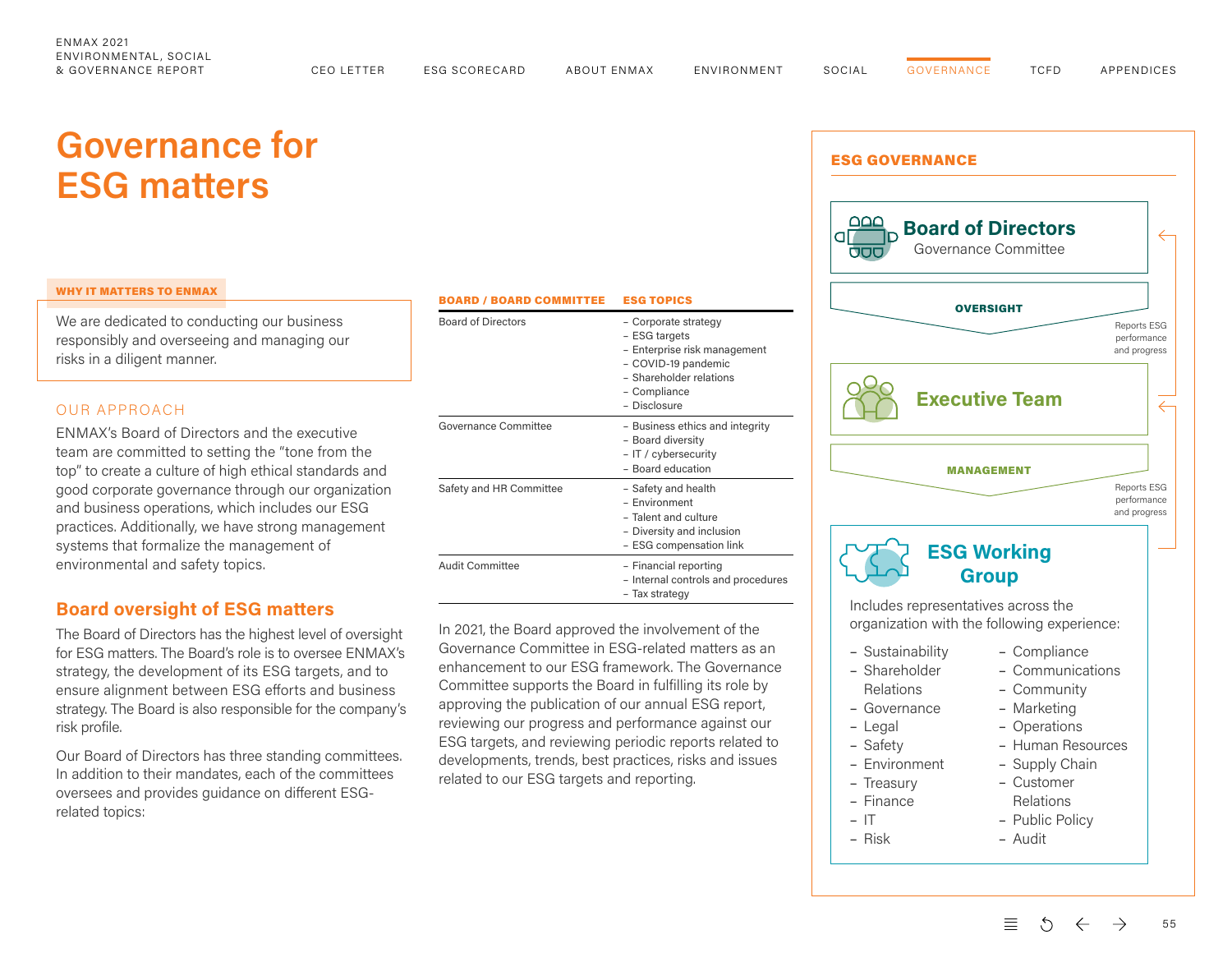## ENMAX 2021 ENVIRONMENTAL, SOCIAL

& GOVERNANCE REPORT CEO LETTER ESG SCORECARD ABOUT ENMAX ENVIRONMENT SOCIAL TCFD APPENDICES



# **Management's role**

To support the implementation of our plans and the achievement of our targets, our executive team and subject matter experts are involved in the management of ESG issues in the following ways:

#### EXECUTIVE TEAM'S ROLE

ENMAX's executive team is responsible for the management of our ESG commitments. The executive team regularly reports to both the Governance Committee and Board on ESG and climate-related matters. Read more in the Task Force on Climaterelated Financial Disclosures (TCFD) section of this report. For 2022, we have embedded several performance measures related to our ESG targets into our Long-Term Incentive Plan (LTIP), a three-year plan for ENMAX's senior leaders. We have integrated key ESG factors into our executive compensation strategies as success in these areas is critical to ENMAX's long-term success and sustainability.

#### ESG WORKING GROUP

In 2020, we formed an ESG Working Group with people from across the organization. The role of the group is to advance and communicate progress towards our ESG targets. It is chaired by ENMAX's Director of ESG Performance and Reporting and discusses and drives organizational progress on our ESG targets.

For 2022, we have embedded several performance measures related to our ESG targets into our Long-Term Incentive Plan for leaders (directors and above).

# **Safety and environmental management systems**

In order to support the execution of our policies and practices, we have mature management systems, clear data collection and reporting, and strong internal structures to effectively manage our safety and environmental risks, including that:

- We follow the Alberta *[Safety Codes Act](https://www.qp.alberta.ca/documents/Acts/S01.pdf)*, which governs public safety, and we also report any instances of employee, contractor or public electrical contacts.
- All work carried out in Alberta is in accordance with Alberta's *[Occupational Health and Safety Act](https://www.qp.alberta.ca/documents/OHS/OHSCode.pdf)*, Regulation and Code, and our fleet safety program is in compliance with [Alberta Transportation](https://www.alberta.ca/commercial-transportation.aspx ) rules and regulations.
- We continue to align our safety management system to [ISO 45001.](https://www.iso.org/iso-45001-occupational-health-and-safety.html) We also maintain an Alberta Certificate of Recognition (CoR) to meet provincial safety standards. To maintain our CoR, we must subject our safety management system to a third-party audit that includes employee interviews at all levels, a review of documentation and observations of workplace conditions and practices every three years.
- Our environmental management system is modeled after the requirements of Electricity Canada's Sustainable Electricity™ program and aligned with [ISO 14001:2015,](https://www.iso.org/iso-14001-environmental-management.html) an international standard for environmental management systems.
- Versant Power has its own robust safety management system aligned with ISO 45001. Each year Versant Power develops and receives executive approval for its Safety Management System Action Plan, which contains more than 35 separate actions and metrics within the 10 management system elements. The action plan includes all aspects of Versant Power's safety program and has strong accountabilities built into it. Versant Power is committed to completing a minimum of 90 per cent of those actions, and the results are verified by an ENMAX auditor.

三 56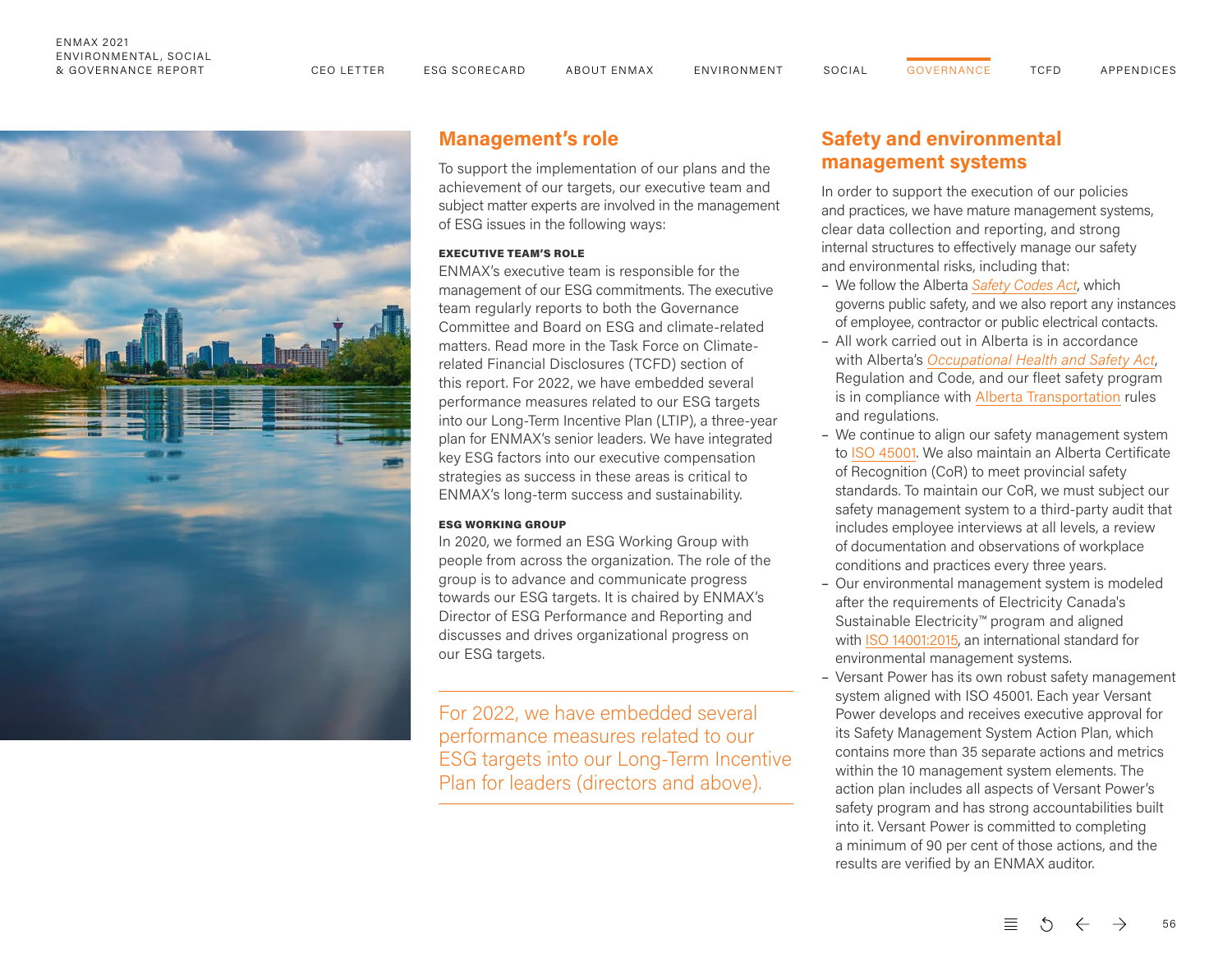# **Customer**

#### WHY IT MATTERS TO ENMAX

As a provider of essential energy products and services, ENMAX Energy serves approximately 700,000 residential, commercial and industrial customers in Alberta, and Versant Power serves approximately 160,000 customers in Maine.

#### OUR APPROACH

We take the customer experience seriously and approach customer satisfaction with the philosophy that "every moment matters". We aim to treat every customer with respect, kindness and empathy.

## **Customer satisfaction in Alberta**

To continue improving customer satisfaction, we have a dedicated, locally based team of 250 employees who work in our customer care centre in Alberta. Our customer care agents receive more than 665,000 calls per year. Additionally, we receive approximately 44,000 responses to our Voice of the Customer survey (a 12 per cent response rate) each year. We analyze the data trends and look for opportunities to improve our processes and coach or reward our agents. Our High Five Program recognizes agents who receive five out of five in customer ratings.

## **Customer satisfaction in Maine**

Versant Power has a customer contact centre staffed with local customer service representatives in two locations in Maine: Presque Isle and Bangor. To foster high-quality customer service, Versant Power provides a 10-week training program to onboard new representatives and offers continuing coaching and training for tenured representatives. The company also has an online user portal to view and pay bills, report and see status on outages and to view daily and hourly usage information. Customers who use online services also receive weekly usage reports by email and can sign up for high usage alerts by email or text.



As a retailer of electricity and energy services, we serve more than 850,000 residential, commercial and industrial customers in Alberta and Maine.

<span id="page-5-0"></span>

While customer satisfaction was slightly lower in 2021 compared to 2020, overall, customer satisfaction has increased by six per cent over the past five years. We continue to invest time and resources in understanding our customers' needs.

Note: Chart data excludes Versant Power.

#### CUSTOMER SATISFACTION IN MAINE (VERSANT POWER)

| <b>METRIC</b>                                                      | <b>TARGET*</b> | 2021<br><b>PERFORMANCE</b> |
|--------------------------------------------------------------------|----------------|----------------------------|
| Responsiveness to customer calls<br>(calls answered in 30 seconds) | 80%            | 76.5%                      |
| Call abandonment rate                                              | 7%             | 7%                         |
| Bill error rate                                                    | $< 0.40\%$     | 0.31%                      |

We met our targets for bill error and call abandonment rates but fell short of our target to answer 80% of calls in 30 seconds. We continue to work to improve our responsiveness to customer calls.

\* These targets are established by the Maine Public Utilities Commission.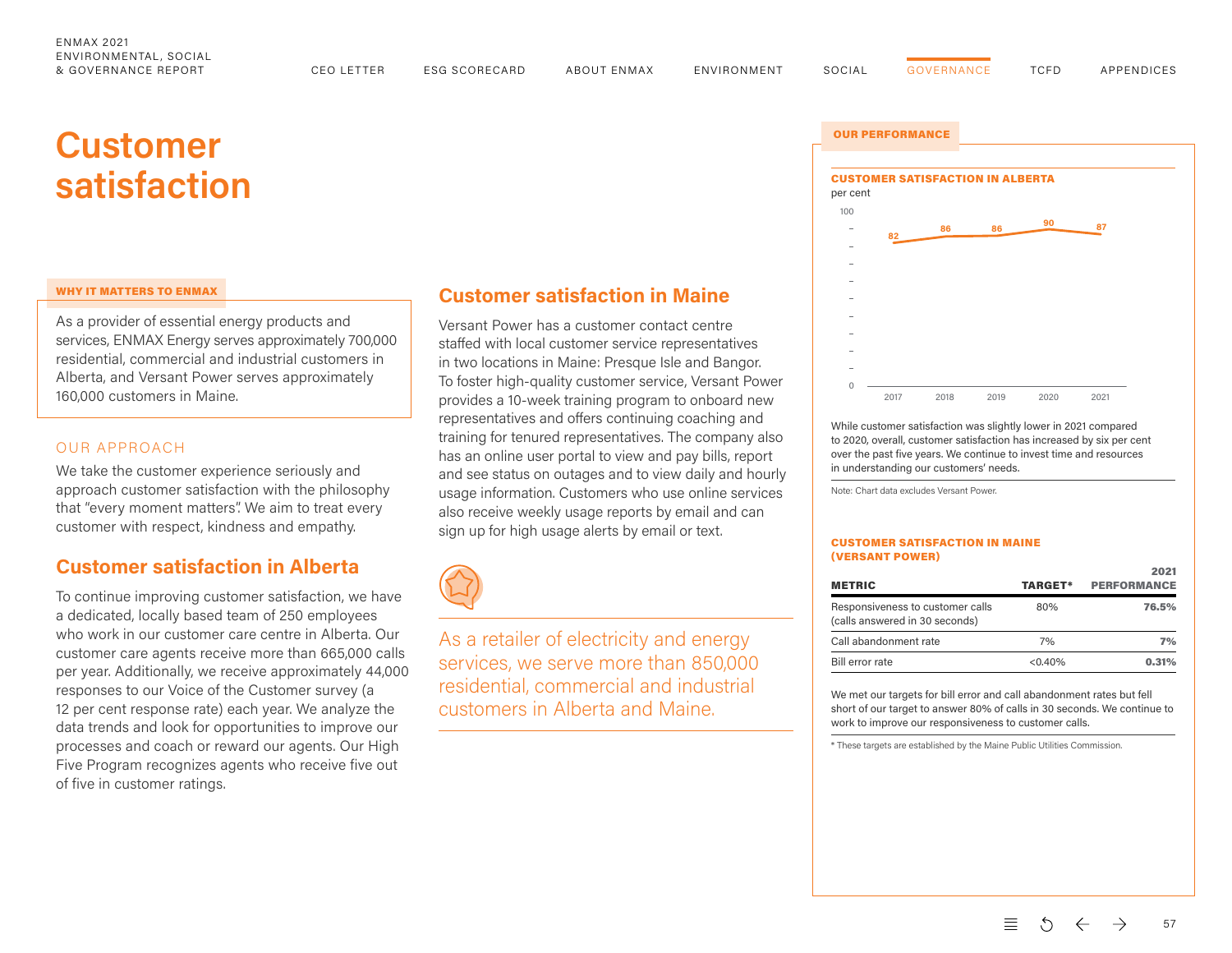#### SPOTLIGHT

# The next step in modernizing the grid

ENMAX Power is running a pilot project to test Advanced Metering Infrastructure (AMI) in a few Calgary communities to improve metering capability and provide customers with actionable insights on their energy consumption. AMI is an integrated system made up of advanced electricity meters, a wireless communications network, and the data management systems necessary to enable remote two-way communication between utilities and meters.

The ENMAX Power pilot is currently testing AMI technology on a small scale as we believe this is the next step in servicing a modernized grid. The area included in the pilot was chosen for its good mix of residential, small, medium and large commercial customers, its sites with distributed energy resources, and its already high saturation of existing AMI-capable meters.



Using load disaggregation technology, the devices split a customer's load profile information into possible consumption categories (e.g., lighting, heating, appliances, etc.).

Breaking the consumption number into something more tangible provides customers with useful and actionable insights on their areas of highest energy use so they can make changes accordingly.

practice to install AMI-capable meters on new homes built after 2018 or sites that require meter

replacements, but we have not yet harnessed their

advanced metering capabilities.

Through this pilot we are testing two-way communication in select neighbourhoods. Out of 530,000 meters in our service area, there are 190,000 homes and businesses that have AMI-capable meters already installed for future opportunities.

the ENMAX Power system through a secure wireless connection—very similar to how a mobile device reports to a cell tower.

#### $\vec{c}$  = 58

two-way communication capabilities, etc. While testing on AMI technology is occurring behind the scenes, customers will not see any

change to their service or bills.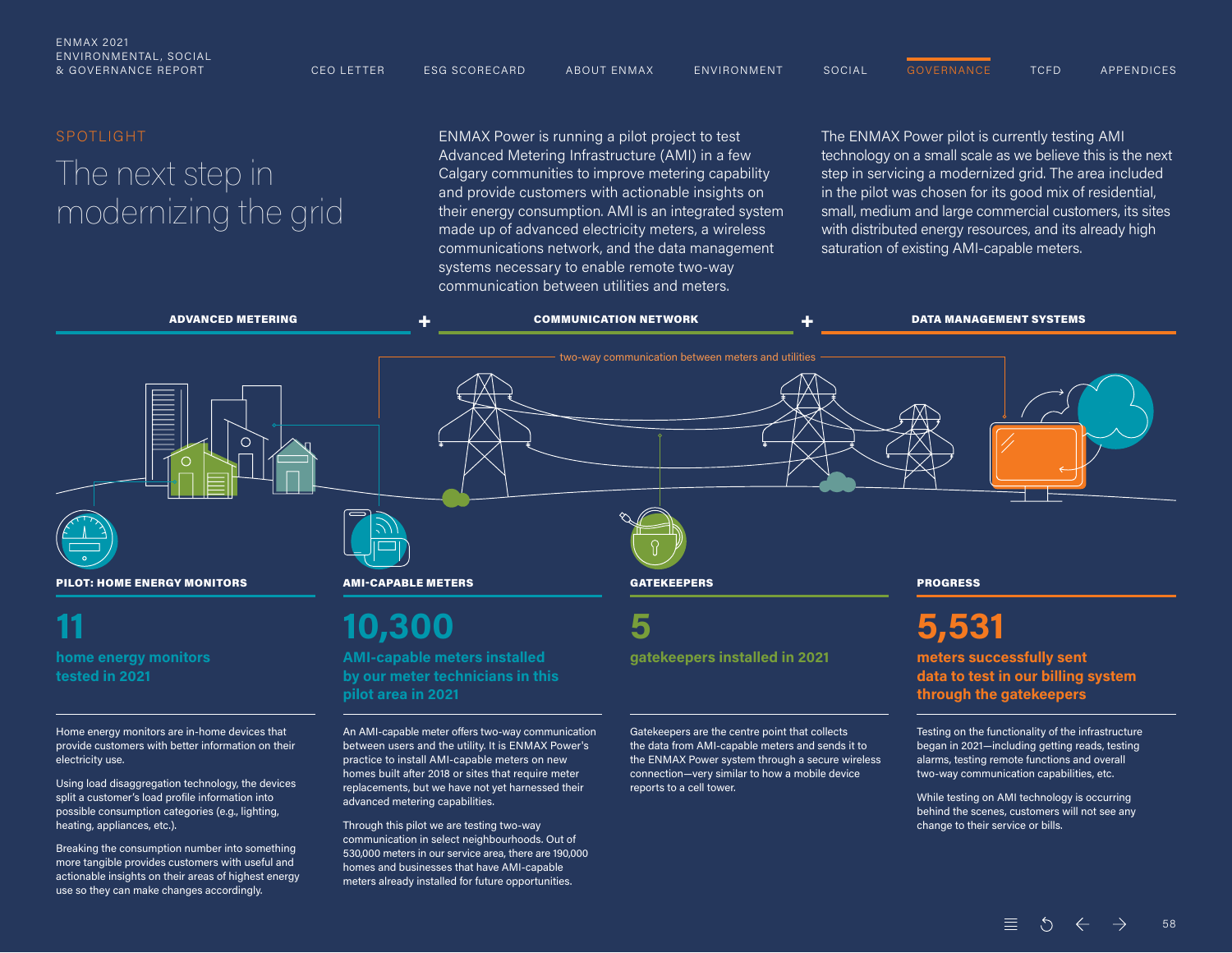# <span id="page-7-0"></span>**Cybersecurity and data privacy**



2021 HIGHLIGHTS

 $\rightarrow$  Advanced our incident response planning and tabletop exercises.  $\rightarrow$  Enhanced our privacy training to be rolled out in 2022.

#### WHY IT MATTERS TO ENMAX

Resilience to cyber threats is exceptionally important for organizations like ours that own and operate critical electricity infrastructure. We place high attention on maintaining the cybersecurity of our operational technology systems as they directly impact physical systems and the delivery of power to our customers. Further, the trust placed in ENMAX by customers and stakeholders requires that we uphold the personal information standards set out in Alberta's *Personal Information Protection Act* in connection with the proper collection, use, disclosure and storage of personal information.

#### OUR APPROACH

We align to the following frameworks that guide our cybersecurity practices:

#### NIST CYBERSECURITY FRAMEWORK

The [National Institute of Standards and Technology](https://www.nist.gov/cyberframework)  (NIST) framework is considered a best practice in cybersecurity for utilities. ENMAX regularly completes NIST cybersecurity maturity assessments to continually advance the maturity of our alignment with the framework.



#### CRITICAL INFRASTRUCTURE PROTECTION RULES

We comply with the Alberta Reliability Standards, which requires following Critical Infrastructure Protection on the Bulk Electric System.

#### CENTER FOR INTERNET SECURITY CONTROLS

We implement security controls in line with the [Center for Internet Security \(CIS\)](https://www.cisecurity.org/) security controls standard and maintain an advanced suite of software for threat detection, log processing and monitoring. We conduct regular testing and retain external cybersecurity experts to provide audits.

#### PRIVACY COMPLIANCE

ENMAX regularly reviews and updates policies and procedures governing the proper collection, use and disclosure of personal information of our customers, employees and other individuals whose information is in our custody or control. Our employees receive annual training in this regard as well as regular privacy updates and communications to keep this important risk area top of mind.

59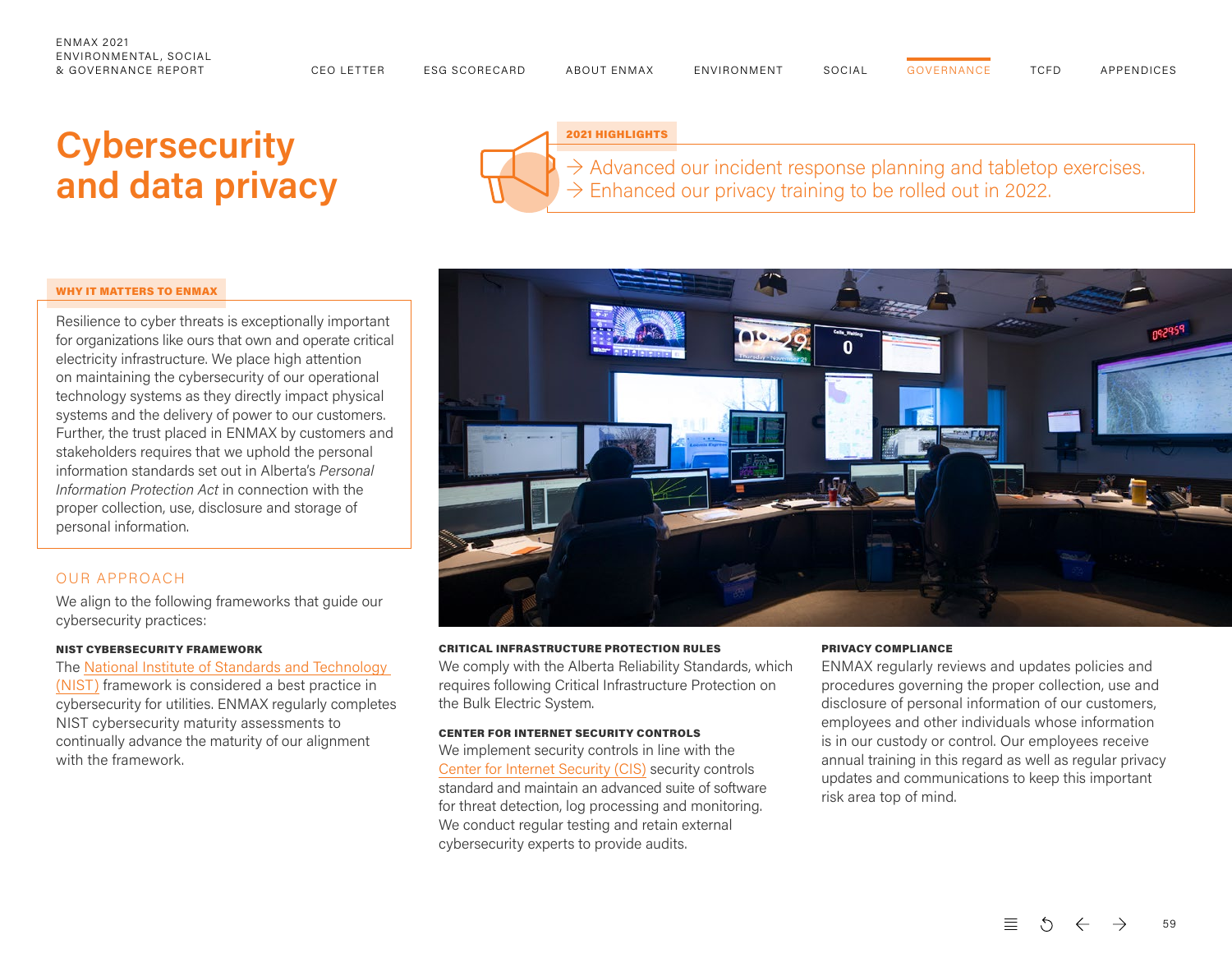

# **Cybersecurity awareness**

Training our employees on cybersecurity empowers them to recognize potential threats and helps to prevent cyber-related incidents. As employees join the company, our mandatory corporate training includes a module on cybersecurity and data protection. We offer regular cybersecurity awareness courses and hold an in-depth Cybersecurity Awareness Month in October during which we circulate relevant articles, share tips of the day, and host virtual events with guest speakers such as the Calgary Police Service's Cyber Crime Unit. We also have a comprehensive phishing performance management process, monthly phishing tests and supplemental training for employees.

#### PROGRESS IN 2021

We have been refining and maturing our response to cybersecurity-related events through improved incident response planning and tabletop exercises. As an organization, we use the Incident Command System (ICS) to manage our incident response. In 2021, we improved the integration of our cyber incident response plan with our existing ICS incident response process, allowing for a more rapid and coordinated resolution to incidents. We also completed several cybersecurity assessments including security evaluations of our most critical business services and conducted exercises where we simulated attacks and monitored how our controls responded to them to assess and strengthen our cybersecurity posture.

#### **STORY**



#### CUSTOMER DATA PRIVACY

As an essential services organization, our business requires the collection and management of customer data. We collect only the data we require to provide service to our customers, such as billing details. Additionally, we restrict data accessibility and all instances of access to customer data is logged and auditable. Every customer service agent in our customer care team receives data privacy and protection training when hired. We also provide regular training updates and recognize Cyber Security Awareness Month with speakers and hosted activities to communicate additional messaging about data protection.

Each year, we diligently educate employees on the importance of data protection and promote awareness of potentially fraudulent activity by third parties as and when we become aware of such attempts by individuals or organizations misrepresenting themselves as ENMAX.